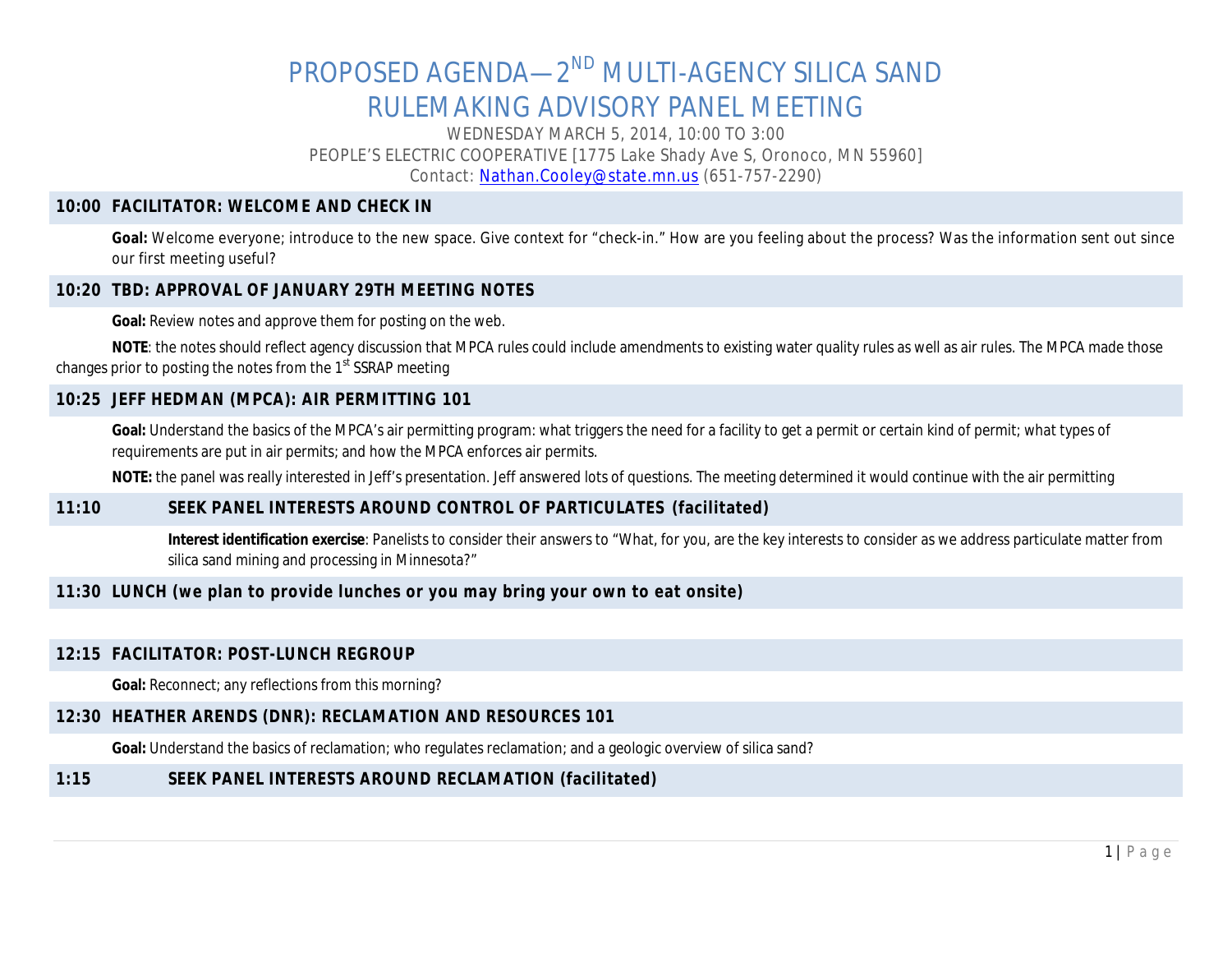**Interest identification exercise**: Panelists to consider their answers to "What, for you, are the key interests to consider as we address the reclamation of silica sand mines in Minnesota?"

#### **1:35 JEFF SMYSER (EQB): ENVIRONMENTAL REVIEW 101**

**Goal:** Understand basics of environmental review – what is its purpose, what are different kinds of environmental review?

## **2:20 SEEK PANEL INTERESTS AROUND ENVIRONMENTAL REVIEW (facilitated)**

**Interest identification exercise**: Panelists to consider their answers to "What, for you, are the key interests to consider as we address environmental review for silica sand facilities in Minnesota?"

# **2:45 FACILITATOR: NEXT STEPS**

Goal: Get feedback on location and meeting. Go over plans for next meeting. Discuss any other information that the Agencies need to provide.

# **PARKING LOT/PENDING RESOLUTION:**

v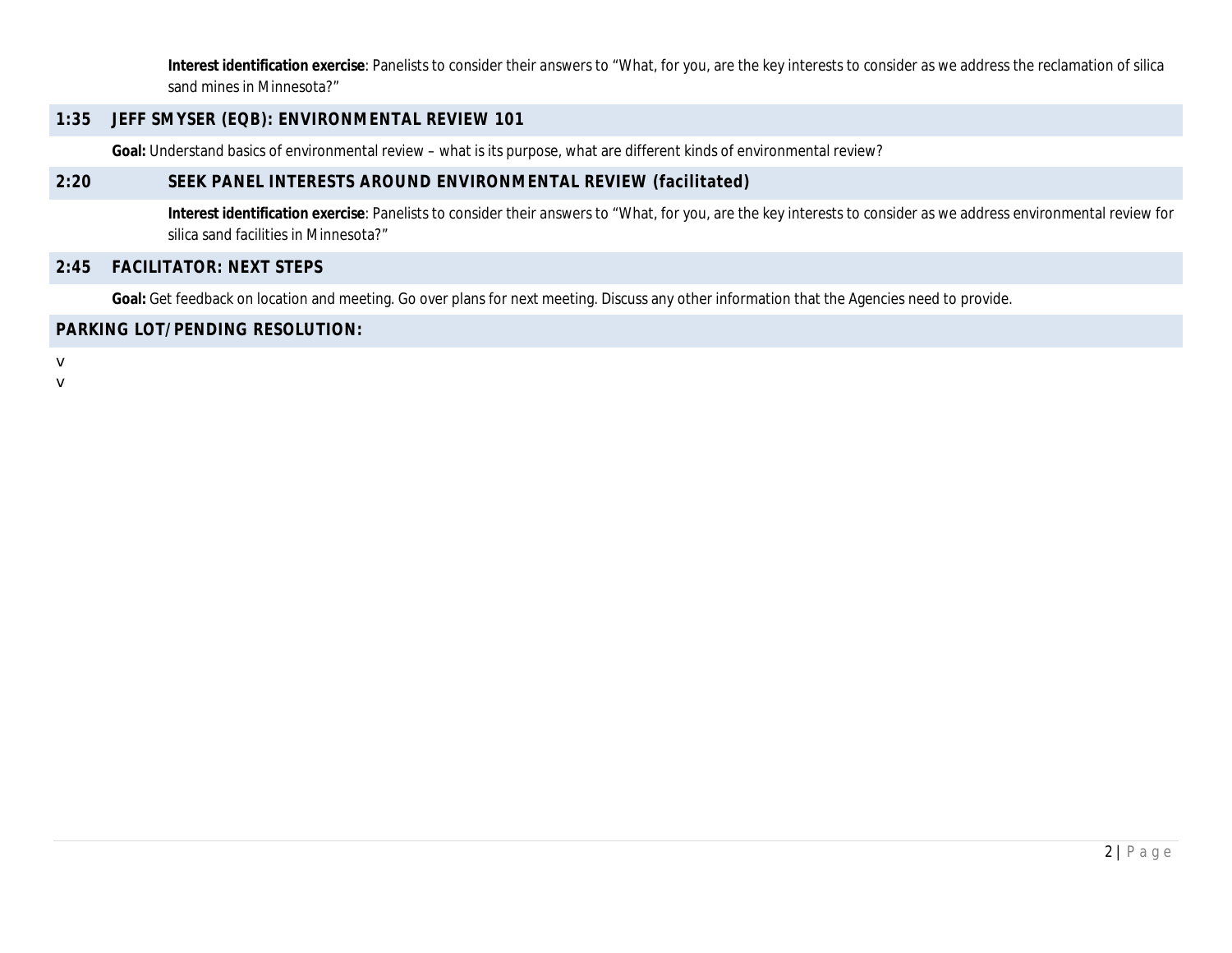# AIR QUALITY PERMITING OF PARTICULATE MATTER ADVISORY PANEL INTERESTS

| <b>RISK ANALYSIS</b>                                                                                                                                                                                                           | <b>PROTECTION OF</b><br><b>HUMAN HEALTH</b>                                                                                                                                                                                                                                                                 | <b>REGULATIONS</b><br><b>ROLES &amp;</b><br><b>RESPONSIBILITIES</b>                                                                                                                                                                                                                                                                                                                                                                                                                                                                                                         | <b>CREATE TRUST</b><br><b>THROUGH</b><br><b>TRANSPARENCY &amp;</b><br><b>ACCOUNTABILITY</b>                  | SOUND VERIFIABLE, MEANINGFUL,<br><b>FEASIBLE SCIENCE</b>                                                                                                                                                                                                                                                                                                                                                                                                                                                                                                                                                                                                                                                                                                                                     |
|--------------------------------------------------------------------------------------------------------------------------------------------------------------------------------------------------------------------------------|-------------------------------------------------------------------------------------------------------------------------------------------------------------------------------------------------------------------------------------------------------------------------------------------------------------|-----------------------------------------------------------------------------------------------------------------------------------------------------------------------------------------------------------------------------------------------------------------------------------------------------------------------------------------------------------------------------------------------------------------------------------------------------------------------------------------------------------------------------------------------------------------------------|--------------------------------------------------------------------------------------------------------------|----------------------------------------------------------------------------------------------------------------------------------------------------------------------------------------------------------------------------------------------------------------------------------------------------------------------------------------------------------------------------------------------------------------------------------------------------------------------------------------------------------------------------------------------------------------------------------------------------------------------------------------------------------------------------------------------------------------------------------------------------------------------------------------------|
| A                                                                                                                                                                                                                              | $\bf{B}$                                                                                                                                                                                                                                                                                                    | $\mathcal{C}$                                                                                                                                                                                                                                                                                                                                                                                                                                                                                                                                                               | D                                                                                                            | E                                                                                                                                                                                                                                                                                                                                                                                                                                                                                                                                                                                                                                                                                                                                                                                            |
| 1. RELATIVE<br><b>SIGNIFICANCE</b><br>2. STATEMENT OF<br><b>NEED</b><br>3. COMPREHENSIVE<br><b>BASELINE DATA-</b><br>SITE &<br><b>BACKGROUND</b><br>4. COMPARATIVE<br><b>ANALYSIS WITH</b><br><b>OTHER SOURCES</b><br>(AGENCY) | 1. HEALTH<br><b>IMPACT</b><br><b>STUDIES</b><br>2. NEED FOR<br><b>MORE</b><br>CONTROL $(E-6)$<br>3. CONNECTION<br>TO THE ISSUE<br>$(AGENCY)$ $(C-9)$<br>4. MAINTAIN<br><b>PUBLIC</b><br><b>HEALTH</b><br>5. LEGACY OF<br><b>HEALTH FOR</b><br>LOCAL<br><b>COMMUNITY</b><br><b>6. PROTECTION</b><br>(AGENCY) | 1. MPCA-RGU<br><b>PARTNERSHIP</b><br>2. DO NOT INCLUDE<br><b>STANDARDS FOR SILICA</b><br>MINING TO<br><b>CONSTRUCTION</b><br><b>AGGREGATE MINING</b><br>3. COMPLAINTS<br>4. CONSEQUENCES OF<br><b>VIOLATION-</b><br><b>CONTINUATIONS OF</b><br><b>OPERATION IS</b><br><b>CONTINGENT ON</b><br><b>COMPLIANCE (A</b><br>PRIVILEGE)<br>5. PERMIT REQUIRED<br>6. CLARITY &<br><b>CONSISTENCY (AGENCY)</b><br>7. AREAS OF OVERLAP OF 3<br><b>RULEMAKING EFFORTS</b><br>(AGENCY)<br>8. INDUSTRY PAYS FOR ALL<br><b>MONITORING</b><br>9. CONNECTION TO THE<br>ISSUE (AGENCY) (B-3) | 1. MONITORING<br><b>DATA IS</b><br><b>PUBLIC-IN</b><br><b>REAL TIME VIA</b><br><b>WEB</b><br>2. CREATE TRUST | 1. GOOD DATA SHOULD DICTATE<br>POLICY DECISIONS (EXISTING,<br><b>SCIENTIFIC DATA EXISTS)</b><br>2. FEASIBLY MEASUREABLE<br><b>STANDARDS</b><br>3. SOUND & VERIFIABLE SCIENCE<br>4. MEASUREMENT<br>5. IF WE MONITOR USE MPCA/EPA<br>ESTABLISHED PORTOCAL AND<br><b>EQUIPMENT</b><br>6. NEED FOR MORE CONTROL(B-1)<br>7. CONTINUOUS AMBIENT AIR<br><b>QUALITY MONITORING (BY STATE)</b><br>8. EXPAND MPCA SO THEY CAN<br>MONITOR AND ENFORCE (NEUTRAL<br>PARTY); USE ESTABLISHED<br><b>EXPERTS.</b><br>9. COMPREHENSIVE BASELINE DATA-<br><b>SITE &amp; BACKGROUND</b><br><b>10. NEW TECHNOLOGY VALIDATION</b><br>OPPORTUNITY - OPTICAL<br>PARTICLE/GRAVIMETRIC<br>11. DATA SHOULD COME FROM STATE.<br>EDUCATIONAL ENTIRIES AND THE<br>INDUSTRY (MULTIPLE SHARING)<br>12. RELIABILITY (AGENCY) |